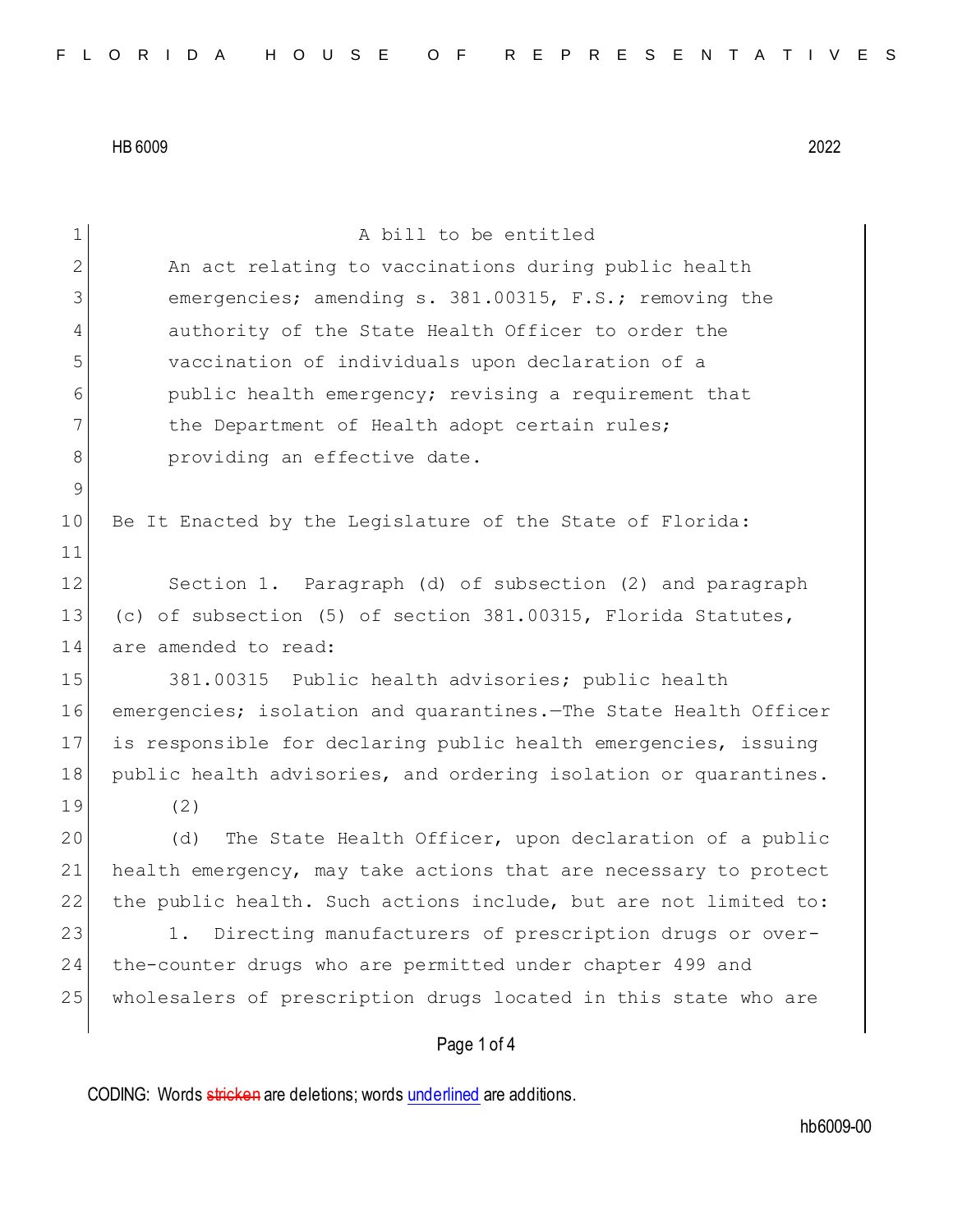26 permitted under chapter 499 to give priority to the shipping of 27 specified drugs to pharmacies and health care providers within 28 geographic areas identified by the State Health Officer. The 29 State Health Officer must identify the drugs to be shipped. 30 Manufacturers and wholesalers located in the state must respond 31 to the State Health Officer's priority shipping directive before 32 shipping the specified drugs.

 2. Notwithstanding chapters 465 and 499 and rules adopted thereunder, directing pharmacists employed by the department to compound bulk prescription drugs and provide these bulk prescription drugs to physicians and nurses of county health departments or any qualified person authorized by the State Health Officer for administration to persons as part of a prophylactic or treatment regimen.

40 3. Notwithstanding s. 456.036, temporarily reactivating 41 the inactive license of the following health care practitioners, 42 when such practitioners are needed to respond to the public 43 health emergency: physicians licensed under chapter 458 or 44 chapter 459; physician assistants licensed under chapter 458 or 45 chapter 459; licensed practical nurses, registered nurses, and 46 advanced practice registered nurses licensed under part I of 47 chapter 464; respiratory therapists licensed under part V of 48 chapter 468; and emergency medical technicians and paramedics 49 certified under part III of chapter 401. Only those health care 50 practitioners specified in this paragraph who possess an

## Page 2 of 4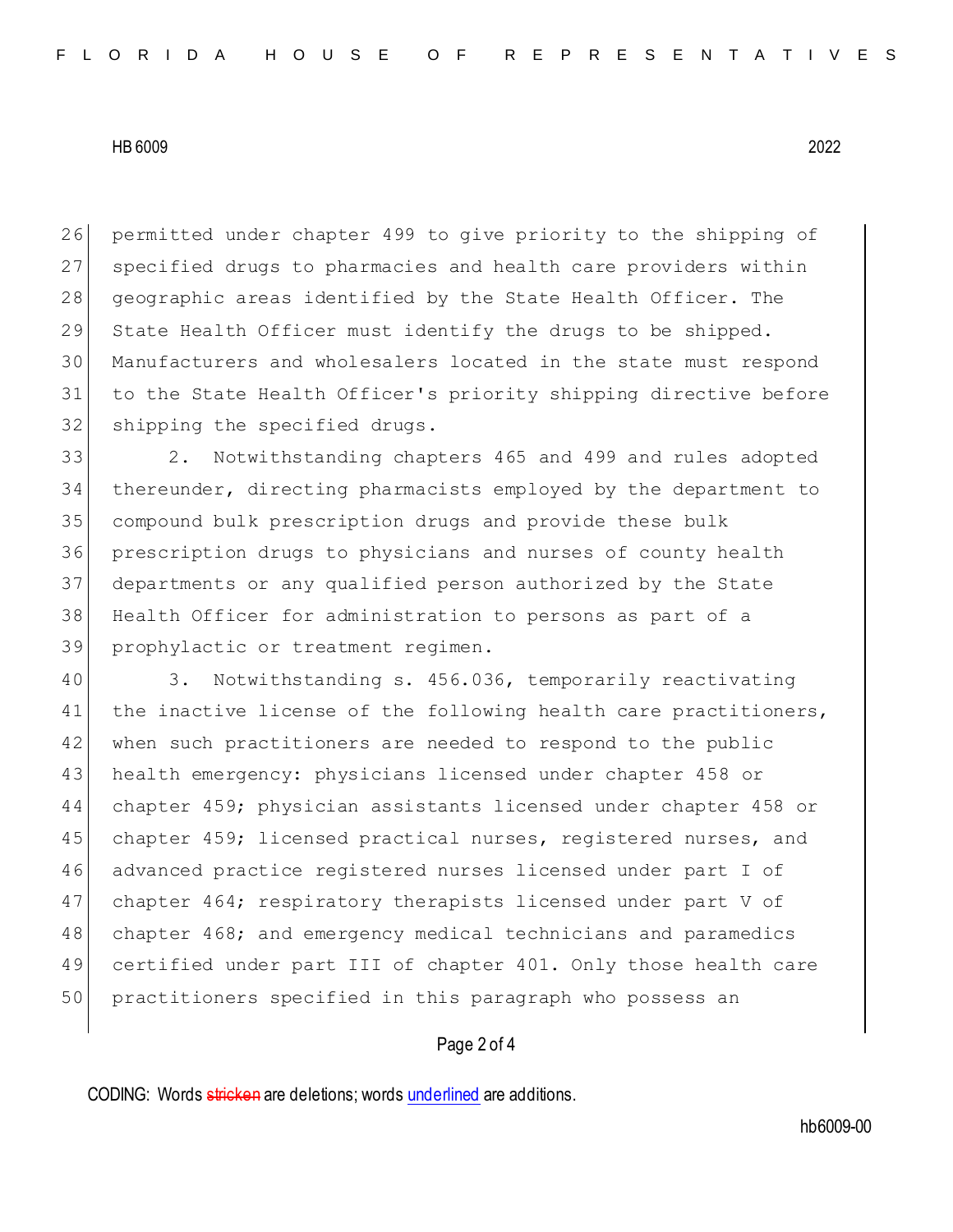unencumbered inactive license and who request that such license be reactivated are eligible for reactivation. An inactive 53 license that is reactivated under this paragraph shall return to inactive status when the public health emergency ends or before 55 the end of the public health emergency if the State Health Officer determines that the health care practitioner is no longer needed to provide services during the public health emergency. Such licenses may only be reactivated for a period not to exceed 90 days without meeting the requirements of s. 60 456.036 or chapter 401, as applicable.

61 4. Ordering an individual to be examined, tested,  $62$  vaccinated, treated, isolated, or quarantined for communicable 63 diseases that have significant morbidity or mortality and 64 present a severe danger to public health. Individuals who are 65 unable or unwilling to be examined, tested, vaccinated, or 66 treated for reasons of health, religion, or conscience may be 67 subjected to isolation or quarantine.

68 a. Examination, testing,  $\sqrt{v}$  vaccination, or treatment may be 69 performed by any qualified person authorized by the State Health 70 Officer.

71 b. If the individual poses a danger to the public health, 72 the State Health Officer may subject the individual to isolation 73 or quarantine. If there is no practical method to isolate or 74 quarantine the individual, the State Health Officer may use any 75 | means necessary to vaccinate or treat the individual.

## Page 3 of 4